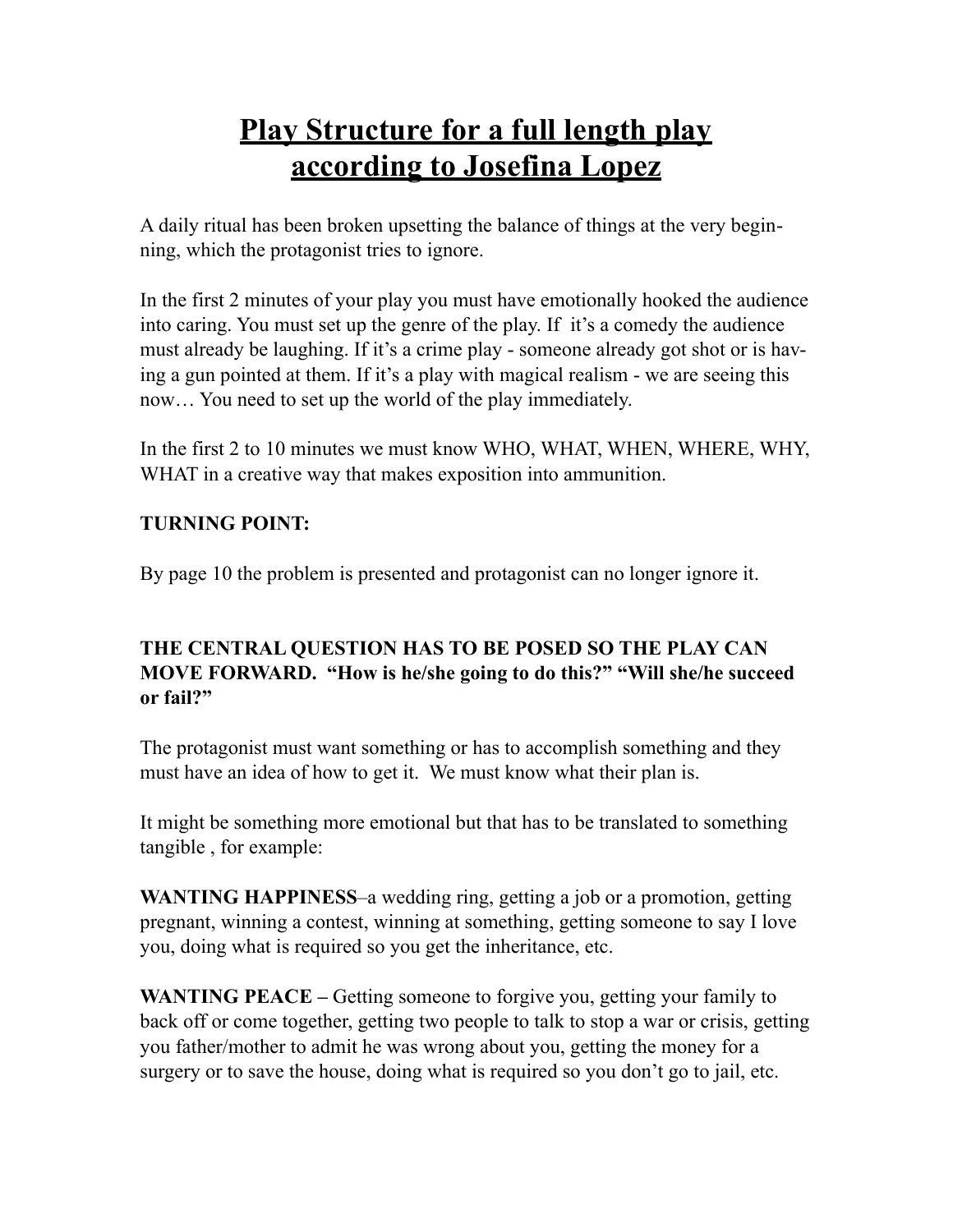**WANTING TRUTH/JUSTICE** - Getting the truth to everyone who needs to hear it to make the necessary changes or take the necessary actions.

They must accomplish it by a certain time. There is DEADLINE!

They must really want it otherwise they will have a huge loss!!! The stakes are high: death of the physical or emotional or spiritual kind.

#### **TURNING POINT:**

In their attempts to make things better things get worse because they are merely dealing with the superficial aspect of the problem and then it explodes on them.

They try to deal with using all the skills they know how and it just gets worse!!!

#### **CLIFF HANGER**

WHAT ARE THEY GOING TO DO NOW? There is no way out of it  $-$  it seems… You must force an audience to come back and see what happens…

# **END OF ACT ONE**

**ACT TWO** - (NEW PROBLEMS REQUIRE A NEW YOU AND A NEW AP-PROACH!)

The Protagonist has to try new things. They will be uncomfortable because they are out of their comfort zone… They will need to ask for help and open up their heart and their mind to accomplish something that requires them to expand.

They will have to give up their pride and do something they swore they would never do.

#### **TURNING POINT:**

THE PROBLEM HAS GOTTEN EVEN WORSE AND NOW REQUIRES A MORE URGENT RESPONSE OR THE DEADLINE IS EVEN CLOSER MAK-ING THE STAKES HIGHER

The protagonist will devise a new plan that they don't think will work, but they must risk to see if it will work.

They will learn to see themselves as more powerful and "UNSTUCK' themselves in old ways of thinking….by releasing themselves of their limiting beliefs.